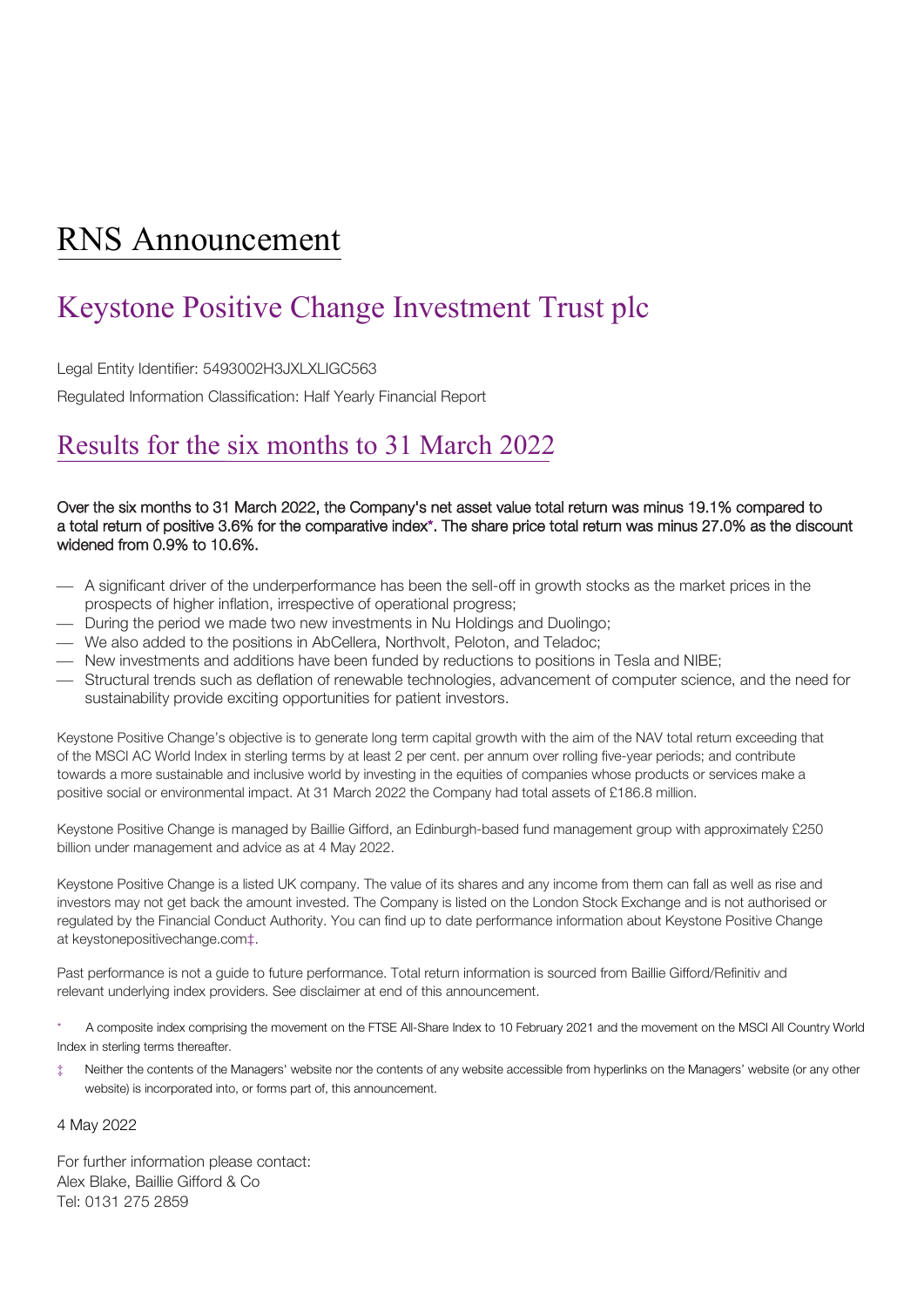Mark Knight, Four Communications Tel: 0203 697 4200 or 07803 758810

The following is the unaudited Interim Financial Report for the six months to 31 March 2022.

### Responsibility Statement

We confirm that to the best of our knowledge:

- a) the condensed set of Financial Statements has been prepared in accordance with FRS 104 'Interim Financial Reporting';
- b) the Interim Management Report includes a fair review of the information required by Disclosure Guidance and Transparency Rule 4.2.7R (indication of important events during the first six months, their impact on the Financial Statements and a description of the principal risks and uncertainties for the remaining six months of the year); and
- c) the Interim Financial Report includes a fair review of the information required by Disclosure Guidance and Transparency Rule 4.2.8R (disclosure of related party transactions and changes therein).

On behalf of the Board Karen Brade Chairman 4 May 2022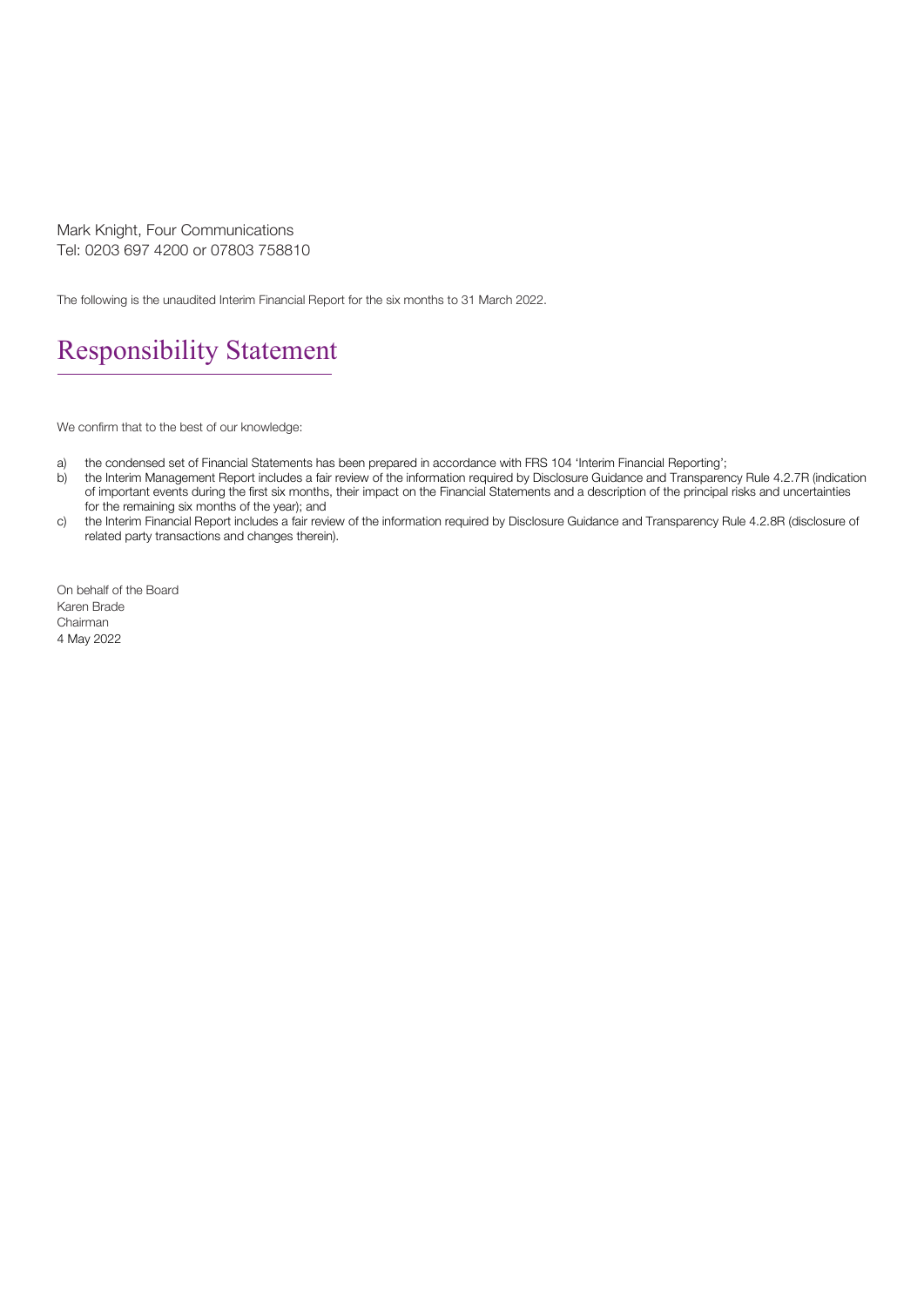### Chairman's Statement

Last year your Board oversaw a significant transition for the Company, of both investment objective and new management, with the ambition of making Keystone Positive Change ('KPC') a vehicle capable of generating attractive long-term returns for shareholders while also being instrumental in the search for solutions to global challenges in areas such as healthcare, education, social inclusion and the environment that have been brought sharply into focus over the last two years. These changes were overwhelmingly approved by shareholders at a general meeting of the Company in February 2021.

With the advantage of hindsight, the timing of the transition was inopportune, as it coincided with a dramatic deterioration in investor sentiment away from growth equities. However, your Board remains confident in the long-term investment and strategic rationale behind the decision to adopt this new strategy and the team implementing it.

#### Performance

Over the six months to 31 March 2022, the Company's net asset value per share ('NAV') total return was -19.1% compared to a total return of +3.6% for the MSCI All Country World Index in sterling terms. The share price total return was -27.0% over the six months to 31 March 2022, as the discount widened from 0.9% to 10.6%.

#### Gearing

Total debt increased by £5.0 million to £15.4 million. Net gearing at 31 March 2022 was 8.1% (September 2021 - 4.6%).

#### Annual General Meeting

KPC's first AGM was held in person. All the resolutions were passed, including a revised dividend policy which has moved from making four quarterly payments to a single payment which will be paid after the next AGM and will be the amount sufficient to maintain the Company's investment trust status. The 4.0p paid in December 2021 was the last quarterly payment under the previous policy.

#### Board Composition

We have appointed Andrew Fleming as a Director with effect from 1 March 2022 to replace John Wood, who stepped down at the last AGM. Andrew brings considerable fund management, investment trust and impact investment experience to the Board.

The Company is already compliant with the FCA's recently published new rules on diversity and inclusion on company boards, which target that at least 40% of directors will be women and at least one of the senior positions on each board will be held by a woman.

#### Positive Conversations Report

The first KPC Positive Conversations report, which focuses on business practices of the companies in the portfolio and how they operate, has been published on the Company's website. We look forward to sharing the first annual KPC Impact Report, which will be published in the summer.

#### Outlook

The Positive Change team has an investment horizon of five years and beyond, with turnover in the portfolio expected to be typically no more than 20% per annum. This allows the team to focus on identifying long-term structural trends which present compelling investment opportunities to address the Company's commitment to supporting a sustainable world.

Karen Brade Chairman 4 May 2022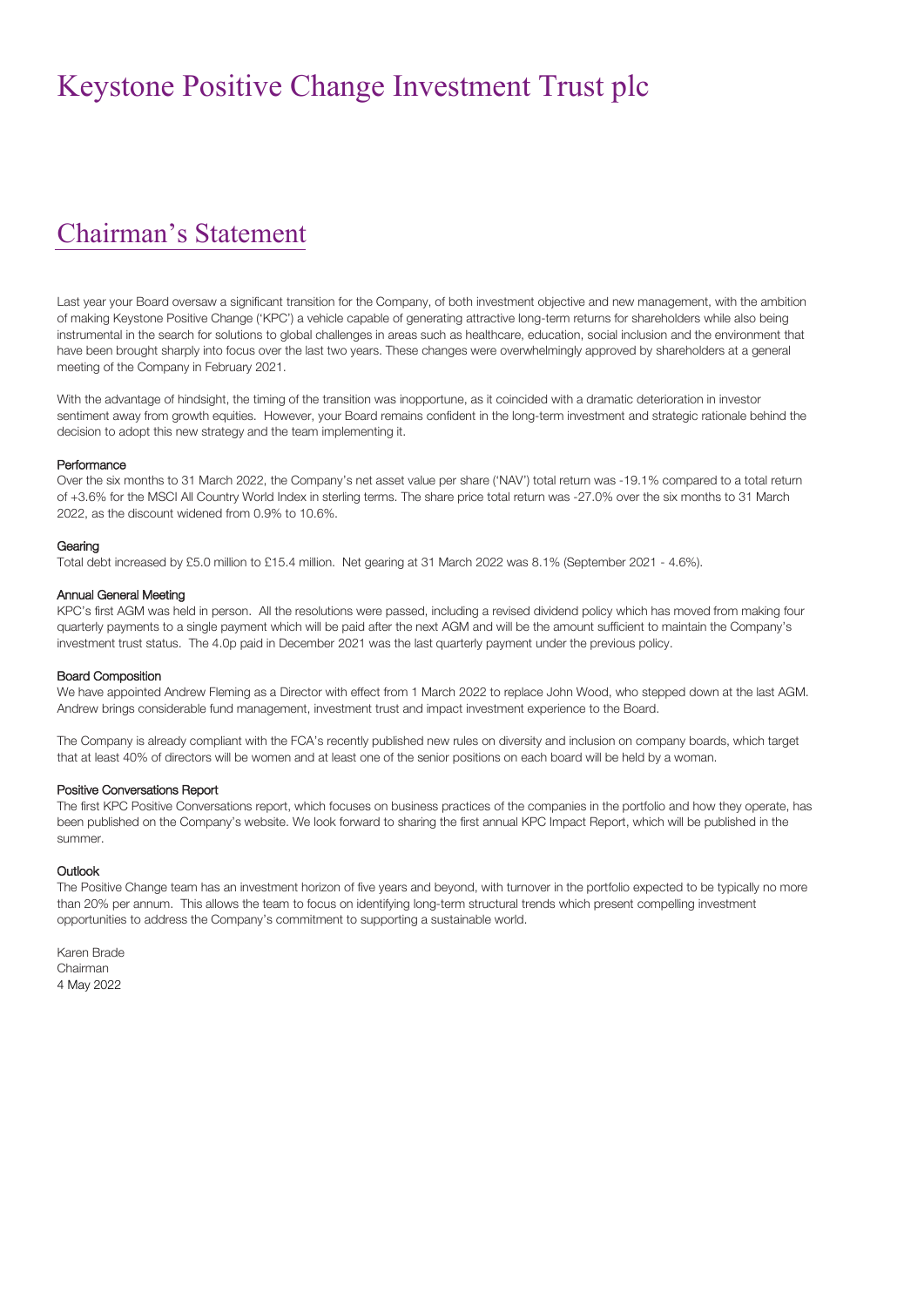### Interim Management Report

On many levels, the past six months have been deeply challenging. Russia's invasion of Ukraine has led to unbearable suffering and destruction. Our hearts go out to those affected by this terrible war. In addition, conflicts continue in countries including Syria, Yemen, and Afghanistan, and closer to home, poverty and inequality are becoming increasingly difficult to ignore. These events add to our determination to act for Positive Change. Commerce and prosperity are the best deterrents to conflicts. We need to build a sustainable world where everyone can flourish.

Over the past six months, the Company's NAV total return was minus 19.1% compared to a 3.6% positive total return from the benchmark MSCI All Country World Index (in sterling terms). A significant driver of the underperformance has been the sell-off in growth stocks as the market prices in the prospects of higher inflation and discount rates, irrespective of operational progress. Moderna, for example, was the largest detractor from performance over the period despite announcing its first year of profitability after shipping over 800 million Covid vaccines in 2021 (over 200 million of these to low and middle income countries) and it has a further 44 programmes in development, 25 of which are in clinical trials. Gearing also detracted from performance over the period.

This short-term underperformance is understandably painful for the Company's shareholders, but we continue to be excited by the long-term prospects of the companies held in the portfolio. Importantly, we remain resolutely committed to our long-term investment philosophy – one that has served us well over the past five years that we have managed the Positive Change strategy. Our aim is not to minimise short-term volatility, but to invest in exceptional businesses that can generate huge societal and economic value over the long-term.

#### A Critical Juncture

The Intergovernmental Panel on Climate Change ('IPCC')'s latest assessment, released on 4 April 2022, provided a stark warning. The window for addressing climate change is quickly closing. Even if we halve greenhouse gas emissions by 2030, it is almost inevitable that we will, at least temporarily, exceed the 1.5˚C warming limit. Avoiding the worst impacts of climate change requires drastic decarbonisation across all sectors and the removal of large amounts of carbon dioxide from the atmosphere. The investment needed is immense – roughly three to six times greater than the current levels. However, we should not lose hope. The IPCC report noted that the costs of solar, wind, and batteries have fallen by up to 85% since 2010. Here lie exciting opportunities. By scaling up renewable technologies, innovative companies and impact-focused investors can play an invaluable role in tackling climate change.

Numerous portfolio holdings are making important contributions towards tackling climate change. Ørsted continues to be at the vanguard of the offshore wind industry, developing projects across North America, Europe, and Asia. The company is also investing in new technologies, such as floating offshore wind and green hydrogen. As electrification gathers pace, the demand for batteries will rise. Meeting this rising demand will be crucial to tackling climate change. Northvolt, one of our private company investments, has been making good progress on this in Europe. The company produced its first lithium-ion battery cell at the end of last year and has recently announced the plan for a third Gigafactory. In the area of food and agriculture, Deere continues to innovate with precision agriculture. Its newly launched products such as autonomous tractors and See & Spray are helping farmers to grow more crops with fewer inputs.

More innovations are needed for tackling climate change and we are enthusiastic about the opportunity this presents. In recent months, we have been researching companies working on areas including next generation battery technology, green hydrogen, carbon capture, and cultivated meat. We believe these will be fruitful areas for idea generation over the coming years and decades.

#### Portfolio Update

During periods of significant market volatility, it can be tempting to make frequent portfolio changes. Often, that would be the wrong thing to do. Our focus continues to be on the long term, with the majority of our time spent on evaluating the long-term fundamentals of existing holdings and searching for new investment ideas. In the six months up to 31 March 2022, we made two new investments for the Company: Nu Holdings and Duolingo.

Nu Holdings, which went public in December 2021, is Latin America's leading digital bank. The company was born out of its founder's frustrations with banking services in Brazil, where incumbent banks have focused mostly on serving wealthy customers, leaving a large unbanked and underbanked population. By leveraging on digital and mobile technologies, Nu is able to achieve a lower cost-to-serve and provide a superior customer experience. With over 40 million active customers, and 5 million of them accessing banking and credit card services for the first time, Nu's offerings clearly have significant appeal. The next milestone is to demonstrate the ability to lend profitably at scale. While early signs are promising, we are cognisant that many more years of data are required before we can draw a firm conclusion. Nevertheless, given the size of opportunity and the management's track record so far, we have taken a holding on your behalf.

Duolingo is an education company that is well-known for its popular language learning app. The company uses gamification and storytelling to create a fun and engaging way to learn languages. For many people, learning a language can open up new education and career opportunities, or help them to explore new cultures. At the end of 2021, Duolingo had over 40 million monthly active users and just under 10 million daily active users. The company is still in the early stages of monetisation, which, together with new products such as language proficiency testing, should support attractive growth for many years to come.

In addition to the two new investments, we have been adding to the Company's positions in AbCellera, Northvolt, Peloton, and Teladoc. AbCellera continues to demonstrate the power of its antibody discovery platform. In 2021, the company added nine discovery partners and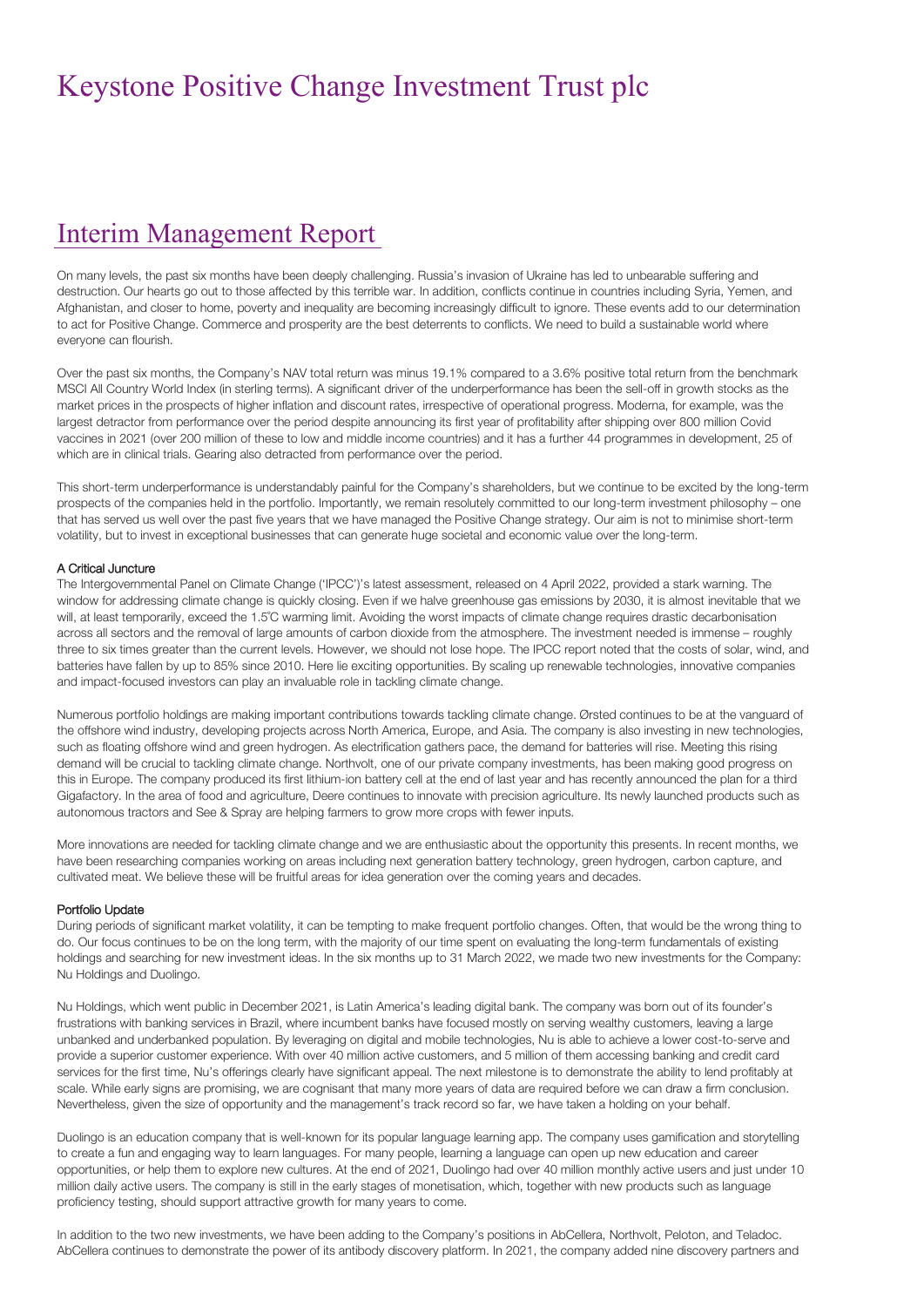moved four programmes into the clinic. We added to the position to reflect our growing conviction and a more attractive valuation. As mentioned, Northvolt is making good progress scaling up battery production in Europe. We have been supporting the company in its capital raising. Peloton has had a more difficult time of late, with poor execution by the management team. However, we believe that the trend towards at-home exercising will continue and Peloton's offerings remain competitive. The new CEO, Barry McCarthy, brings in relevant experience from his time at Spotify and Netflix. As a result, we supported the company's capital raise last year. Teladoc continues to benefit from the rising demand for telemedicine. In 2021, the company enabled nearly 20 million virtual visits, compared to 4 million in 2019. Despite this, its share price has fallen back to its 2019 level, which provided an attractive opportunity to add to our holdings.

The new investments and additions have been funded by reductions to the Company's holdings in Tesla and NIBE. Despite ongoing supply chain disruptions, Tesla had a phenomenal year in 2021. The company delivered nearly 1 million electric vehicles and its operating profits more than tripled to US\$6.5 billion. However, with a higher share price, the likely investment upside is now much lower. NIBE is a manufacturer of heat-pumps, which should benefit from efforts to decarbonise heating. However, the market is pricing in significant growth over the coming years, which leaves less room for a differentiated view.

#### Positive Conversations

We have met with the management of around half of the companies in the portfolio since the start of 2022, including in person meetings with several holdings in North America. These discussions play a core role in our work, and we are delighted to share the Company's first Positive Conversations report, which can be found on the Company's website. While the first annual Impact Report, which will be published in the summer, will focus on the impact of the products and services of the companies in the portfolio, Positive Conversations focuses on their business and details our engagement and proxy voting activities over the course of 2021.

#### **Outlook**

The near-term outlook remains highly uncertain, but our focus is on the long term. Over time periods of five years or more, there are many more certainties, such as the continued deflation of renewable technologies, the advancement of computer science, and the growing awareness of a need for sustainability. Those long-term, structural trends provide exciting opportunities for patient investors. The road there might be bumpy and the short-term volatility can be unpleasant, but the rewards over the long term – for investors and society – will be enormous.

Lee Qian and Kate Fox Portfolio Managers 4 May 2022

For a definition of terms see Glossary of Terms and Alternative Performance Measures at the end of this announcement.

Past performance is not a guide to future performance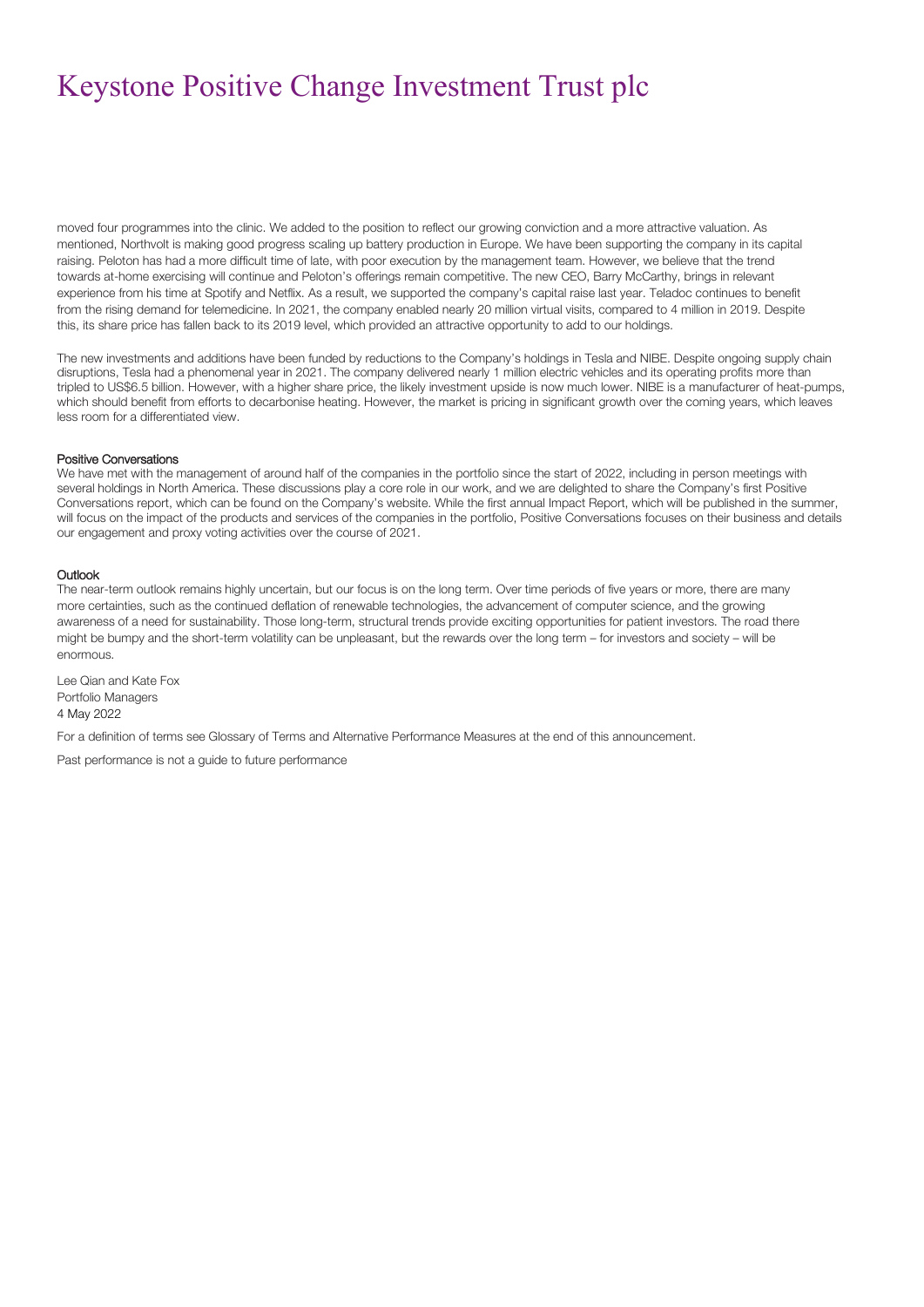## Portfolio

| Social Inclusion and Education            |                |      | <b>Environment and Resource</b><br><b>Needs</b> |                |      | Healthcare and Quality of Life |                |      |                     | <b>Base of the Pyramid</b> |       |
|-------------------------------------------|----------------|------|-------------------------------------------------|----------------|------|--------------------------------|----------------|------|---------------------|----------------------------|-------|
| <b>Holding</b>                            | Value<br>£'000 | %    | Holding                                         | Value<br>£'000 | %    | Holding                        | Value<br>£'000 | %    | Holding             | Value<br>£'000             | %     |
| ASML                                      | 15,781         | 8.4  | Tesla                                           | 11,484         | 6.1  | Moderna                        | 13,784         | 7.4  | <b>Bank Rakyat</b>  | 5,747                      | 3.1   |
| <b>TSMC</b>                               | 11,319         | 6.1  | Deere                                           | 9,282          | 5.0  | Dexcom                         | 10,244         | 5.5  | Indonesia           |                            |       |
| MercadoLibre                              | 8,162          | 4.4  | Ørsted                                          | 6,987          | 3.7  | Illumina                       | 8,024          | 4.3  | Safaricom           | 5,171                      | 2.8   |
| Shopify                                   | 2,988          | 1.6  | Umicore                                         | 5,685          | 3.0  | Discovery<br>Holdings          | 5,345          | 2.9  |                     |                            |       |
| Coursera                                  | 2,806          | 1.5  | Novozymes                                       | 4,339          | 2.3  | Abiomed                        | 5,254          | 2.8  |                     |                            |       |
| Alibaba                                   | 2,478          | 1.3  | Xylem                                           | 4,309          | 2.3  | Alnylam<br>Pharmaceuticals     | 5,130          | 2.7  |                     |                            |       |
| Nu Holdings                               | 2,458          | 1.3  | NIBE Industrier                                 | 3,567          | 1.9  | M <sub>3</sub>                 | 3,991          | 2.1  |                     |                            |       |
| <b>FDM</b>                                | 1,913          | 1.0  | Northvolt AB(U)                                 | 3,384          | 1.8  | Chr. Hansen                    | 3,938          | 2.1  |                     |                            |       |
| Duolingo                                  | 1,603          | 0.9  | Ecolab                                          | 2,982          | 1.6  | Sartorius                      | 3,670          | 2.0  |                     |                            |       |
| PsiQuantum(U)                             | 1,519          | 0.8  | Beyond Meat                                     | 1,409          | 0.8  | Teladoc                        | 3,482          | 1.9  |                     |                            |       |
|                                           |                |      | Spiber(U)                                       | 1,032          | 0.6  | 10x Genomics                   | 2,705          | 1.4  |                     |                            |       |
|                                           |                |      | <b>Joby Aviation</b>                            | 502            | 0.3  | AbCellera<br><b>Biologics</b>  | 1,525          | 0.8  |                     |                            |       |
|                                           |                |      |                                                 |                |      | Peloton Interactive            | 935            | 0.5  |                     |                            |       |
|                                           |                |      |                                                 |                |      | <b>Berkeley Lights</b>         | 314            | 0.2  |                     |                            |       |
|                                           | 51,027         | 27.3 |                                                 | 54,962         | 29.4 |                                | 68,341         | 36.6 |                     | 10,918                     | 5.9   |
|                                           |                |      |                                                 |                |      |                                |                |      | Net liquid assets   | 1,540                      | 0.8   |
| (u) Private Company (unlisted) investment |                |      |                                                 |                |      |                                |                |      | <b>Total assets</b> | 186,788                    | 100.0 |

Condensed Income Statement (unaudited)

|                                                                                                        | For the six months ended 31<br><b>March 2022</b> |                   |                          | For the six months ended 31<br>March 2021                     |                  |                           | For the year ended 30 September<br>2021 (audited)                           |                                           |                        |
|--------------------------------------------------------------------------------------------------------|--------------------------------------------------|-------------------|--------------------------|---------------------------------------------------------------|------------------|---------------------------|-----------------------------------------------------------------------------|-------------------------------------------|------------------------|
|                                                                                                        | Revenue<br>£'000                                 | Capital<br>£'000  | Total<br>£'000           | Revenue<br>£'000                                              | Capita<br>£'0001 | <b>Total</b><br>£'000     | Revenue<br>£'000                                                            | Capita<br>£'0001                          | <b>Total</b><br>£'000  |
| Losses on investments<br>Currency (losses)/gains<br>Income from investments and interest<br>receivable | $-$<br>684                                       | (40,036)<br>(147) | (40,036)<br>(147)<br>684 | $\overline{\phantom{m}}$<br>$\overline{\phantom{m}}$<br>1,721 | (3,325)<br>1,057 | (3,325)<br>1,057<br>1,721 | $\hspace{0.1mm}-\hspace{0.1mm}$<br>$\hspace{0.1mm}-\hspace{0.1mm}$<br>2,353 | 30.478<br>859<br>$\overline{\phantom{m}}$ | 30,478<br>859<br>2,353 |
| Investment management fee (note 3)<br>Other administrative expenses                                    | (145)<br>(273)                                   | (435)             | (580)<br>(273)           | (100)<br>(199)                                                | (299)<br>(166)   | (399)<br>(365)            | (150)<br>(427)                                                              | (451)<br>(166)                            | (601)<br>(593)         |
| Net return before finance costs and<br>taxation                                                        | 266                                              | (40, 618)         | (40, 352)                | 1,422                                                         | (2,733)          | (1, 311)                  | 1,776                                                                       | 30,720                                    | 32,496                 |
| Finance costs of borrowings                                                                            | (38)                                             | (97)              | (135)                    | (24)                                                          | (51)             | (75)                      | (50)                                                                        | (111)                                     | (161)                  |
| Net return on ordinary activities before<br>taxation                                                   | 228                                              | (40, 715)         | (40, 487)                | 1,398                                                         | (2,784)          | (1,386)                   | 1,726                                                                       | 30,609                                    | 32,335                 |
| Tax on ordinary activities                                                                             | (119)                                            | $\qquad \qquad -$ | (119)                    | (49)                                                          |                  | (49)                      | (121)                                                                       |                                           | (121)                  |
| Net return on ordinary activities after<br>taxation                                                    | 109                                              | (40, 715)         | (40, 606)                | 1,349                                                         | (2,784)          | (1, 435)                  | 1,605                                                                       | 30,609                                    | 32,214                 |
| Net return per ordinary share (note 4)                                                                 | 0.17p                                            | (65.86p)          | (65.69p)                 | 2.18 <sub>p</sub>                                             | (4.50p)          | (2.32p)                   | 2.60 <sub>p</sub>                                                           | 49.49 <sub>p</sub>                        | 52.09p                 |

The total column of this statement is the profit and loss account of the Company. The supplementary revenue and capital columns are prepared under guidance published by the Association of Investment Companies.

All revenue and capital items in the above statements derive from continuing operations.

A Statement of Comprehensive Income is not required as the Company does not have any other comprehensive income and the net return of ordinary activities after taxation is both the profit and total comprehensive income for the period.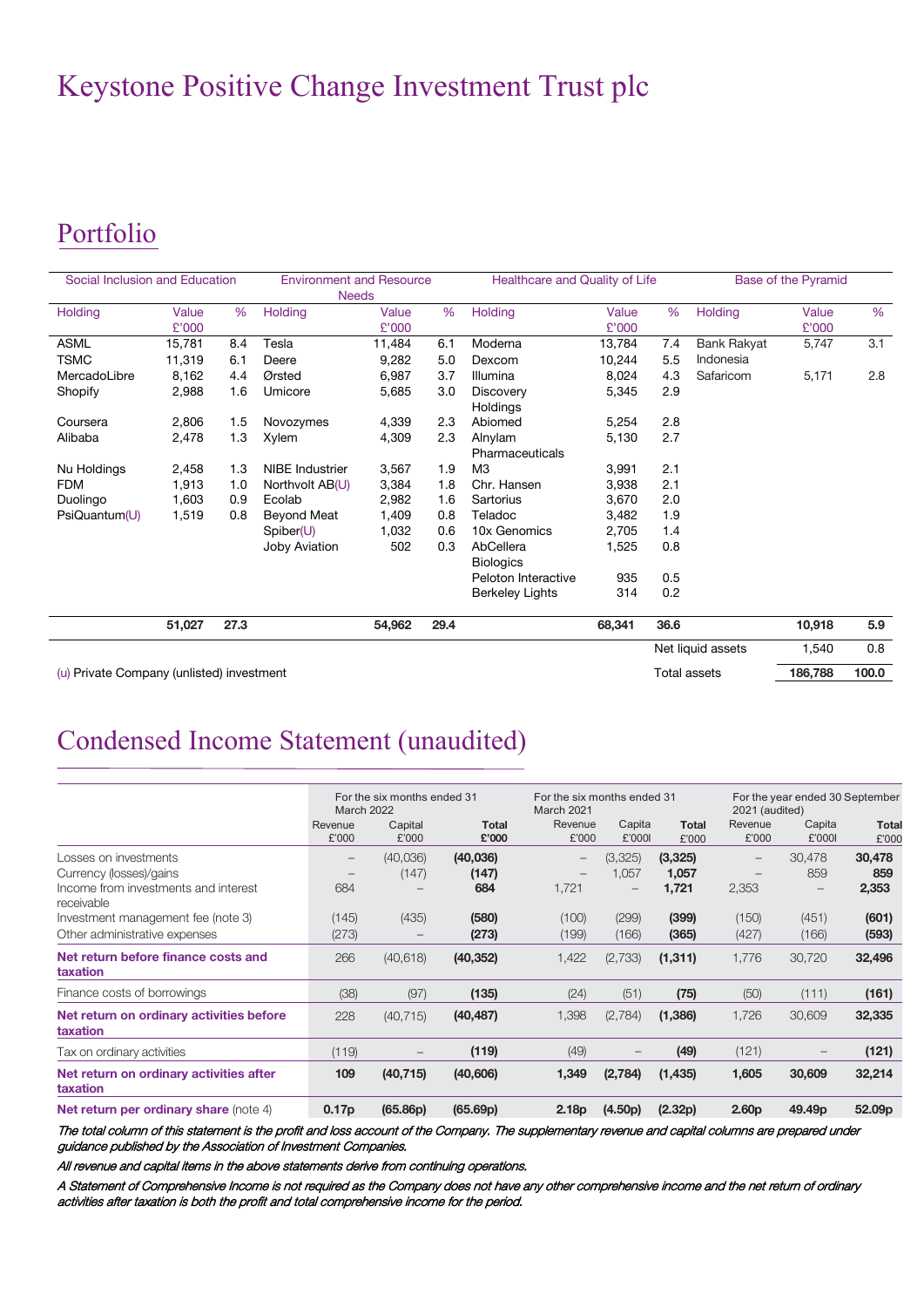### Condensed Balance Sheet (unaudited)

|                                                                | At 31 March<br>2022 | At 30 September<br>2021 |
|----------------------------------------------------------------|---------------------|-------------------------|
|                                                                | £'000               | (audited)<br>£'000      |
| <b>Fixed assets</b>                                            |                     |                         |
| Investments held at fair value through profit or loss (note 6) | 185,248             | 224,464                 |
| <b>Current assets</b>                                          |                     |                         |
| Debtors                                                        | 420                 | 132                     |
| Cash and cash equivalents                                      | 1,573               | 593                     |
|                                                                | 1,993               | 725                     |
| <b>Creditors</b>                                               |                     |                         |
| Amounts falling due within one year:                           |                     |                         |
| Bank loan (note 7)                                             | (15, 100)           | (10, 114)               |
| Other creditors                                                | (453)               | (308)                   |
|                                                                | (15, 553)           | (10, 422)               |
| <b>Net current liabilities</b>                                 | (13,560)            | (9,697)                 |
| <b>Total assets less current liabilities</b>                   | 171,688             | 214,767                 |
| <b>Creditors</b>                                               |                     |                         |
| Amounts falling due after more than one year:                  |                     |                         |
| Cumulative preference shares (note 8)                          | (250)               | (250)                   |
| <b>Net assets</b>                                              | 171,438             | 214,517                 |
| <b>Capital and reserves</b>                                    |                     |                         |
| Share capital (note 9)                                         | 6,760               | 6,760                   |
| Share premium account                                          | 3,449               | 3,449                   |
| Capital redemption reserve                                     | 466                 | 466                     |
| Capital reserve                                                | 160,654             | 203,842                 |
| Revenue reserve                                                | 109                 |                         |
| <b>Shareholders' funds</b>                                     | 171,438             | 214,517                 |
| Net asset value per ordinary share*                            | 277.3p              | 347.0p                  |

\* For a definition of terms see Glossary of Terms and Alternative Performance Measures at the end of this announcement.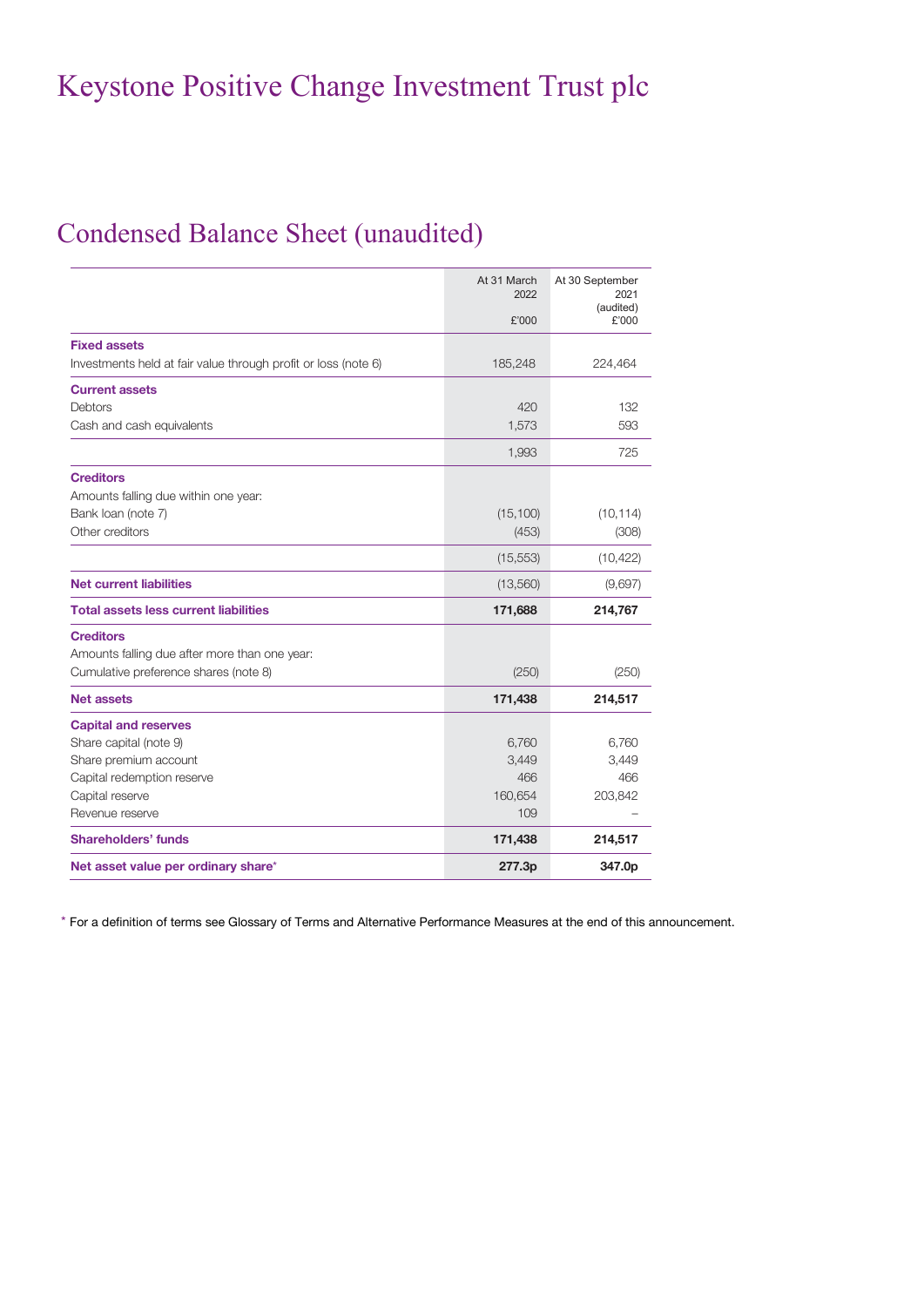## Condensed Statement of Changes in Equity (unaudited)

#### For the six months ended 31 March 2022

|                                                  | Share<br>capital<br>£'000 | Share<br>premium<br>account<br>£'000 | Capital<br>redemption<br>reserve<br>£'000 | Capital<br>reserve<br>£'000 | Revenue<br>reserve<br>£'000 | Shareholders'<br>funds<br>£'000 |
|--------------------------------------------------|---------------------------|--------------------------------------|-------------------------------------------|-----------------------------|-----------------------------|---------------------------------|
| Shareholders' funds at 1 October 2021            | 6.760                     | 3.449                                | 466                                       | 203.842                     |                             | 214,517                         |
| Net return on ordinary activities after taxation |                           |                                      |                                           | (40.715)                    | 109                         | (40, 606)                       |
| Dividends paid during the period (note 5)        |                           |                                      |                                           | (2.473)                     | $\qquad \qquad -$           | (2, 473)                        |
| Shareholders' funds at 31 March 2022             | 6.760                     | 3.449                                | 466                                       | 160,654                     | 109                         | 171,438                         |

### For the six months ended 31 March 2021

|                                                  | Share<br>capital<br>£'000 | Share<br>premium<br>account<br>£'000 | Capital<br>redemption<br>reserve<br>£'000 | Capital<br>reserve<br>£'000 | Revenue<br>reserve<br>£'000 | Shareholders'<br>funds<br>£'000 |
|--------------------------------------------------|---------------------------|--------------------------------------|-------------------------------------------|-----------------------------|-----------------------------|---------------------------------|
| Shareholders' funds at 1 October 2020            | 6.760                     | 3.449                                | 466                                       | 174.808                     | 4.842                       | 190,325                         |
| Net return on ordinary activities after taxation |                           |                                      | $\overline{\phantom{0}}$                  | (2,784)                     | 1.349                       | (1, 435)                        |
| Shares bought back into treasury (note 9)        |                           |                                      | -                                         | (1,100)                     |                             | (1,100)                         |
| Dividends paid during the period (note 5)        |                           |                                      |                                           | -                           | (3.956)                     | (3,956)                         |
| Shareholders' funds at 31 March 2021             | 6.760                     | 3.449                                | 466                                       | 170.924                     | 2.235                       | 183,834                         |

\* The Capital Reserve balance at 31 March 2022 includes investment holding losses of £36,636,000 (31 March 2021

– losses of £30,471,000).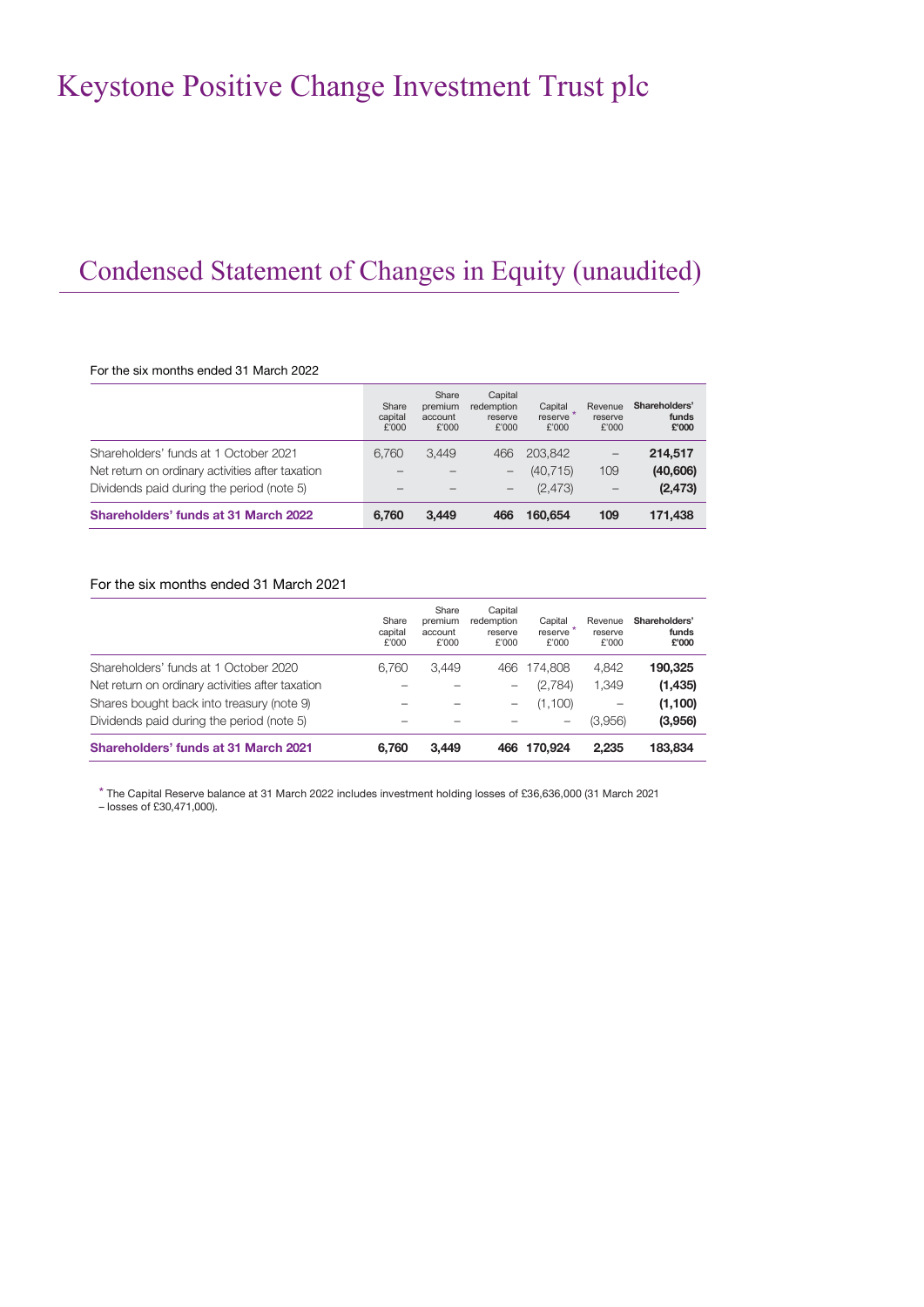### Condensed Cash Flow Statement (unaudited)

|                                                                   | Six months to<br>31 March<br>2022<br>£'000 | Six months to<br>31 March<br>2021<br>£'000 |
|-------------------------------------------------------------------|--------------------------------------------|--------------------------------------------|
| <b>Cash flows from operating activities</b>                       |                                            |                                            |
| Net return before finance costs and taxation                      | (40, 352)                                  | (1, 311)                                   |
| Net losses on investments                                         | 40,036                                     | 3.325                                      |
| Currency losses/(gains)                                           | 141                                        | (1,057)                                    |
| Overseas tax incurred                                             | (53)                                       | (38)                                       |
| Changes in debtors and creditors                                  | (306)                                      | (380)                                      |
| Net cash (outflow)/inflow from investing activities               | (731)                                      | 24,720                                     |
| Net cash (outflow)/inflow from operating activities*              | (1,265)                                    | 25,259                                     |
| Shares bought back into treasury                                  |                                            | (1,100)                                    |
| Net cash inflow/(outflow) from drawdown/(repayment) of bank loans | 4,849                                      | (19, 183)                                  |
| Interest and cumulative preference share dividends paid           | (127)                                      | (93)                                       |
| Dividends paid                                                    | (2, 473)                                   | (3,956)                                    |
| Net cash inflow/(outflow) from financing activities               | 2,249                                      | (24, 332)                                  |
| Increase in cash and cash equivalents                             | 984                                        | 927                                        |
| Exchange movements                                                | (4)                                        | 3                                          |
| Cash and cash equivalents at start of period                      | 593                                        | (30)                                       |
| Cash and cash equivalents at end of period                        | 1,573                                      | 900                                        |

\* Cash from operating activities includes dividends received of £349,000 (31 March 2021 – £1,670,000) and interest received of nil (31 March 2021 – nil).

† Cash and cash equivalents at 30 September 2020 reconciled to the balance sheet as follows: cash held at custodian of £620,000 less overdraft included in short term creditors of £650,000.

## Notes to the condensed financial statements (unaudited)

**1** The condensed Financial Statements for the six months to 31 March 2022 comprise the statements set out above together with the related notes 1 to 11 below. They have been prepared in accordance with FRS 104 'Interim Financial Reporting' and the AIC's Statement of Recommended Practice issued in October 2019 and updated in April 2021 with consequential amendments. They have not been audited or reviewed by the Auditors pursuant to the Auditing Practices Board Guidance on 'Review of Interim Financial Information'. The condensed Financial Statements for the six months to 31 March 2022 have been prepared on the basis of the same accounting policies as set out in the Company's Annual Report and Financial Statements at 30 September 2021.

The financial information contained within this Interim Financial Report does not constitute statutory accounts as defined in sections 434 to 436 of the Companies Act 2006. The financial information for the year ended 30 September 2021 has been extracted from the statutory accounts which have been filed with the Registrar of Companies. The Auditors' Report on those accounts was not qualified, did not include a reference to any matters to which the Auditors drew attention by way of emphasis without qualifying their report, and did not contain statements under sections 498(2) or (3) of the Companies Act 2006.

#### **2 Going Concern**

The Directors have considered the Company's principal risks and uncertainties, as set out below, together with the Company's current position, investment objective and policy, the level of demand for the Company's shares, the nature of its assets, its liabilities and projected income and expenditure.

The Board has, in particular, considered the ongoing impact of market volatility during the Covid-19 pandemic and hostilities in Ukraine. The Company's assets, the majority of which are investments in quoted securities which are readily realisable, exceed its liabilities significantly. The Board approves borrowing and gearing limits and reviews regularly the amounts of any borrowing and the level of gearing as well as compliance with borrowing covenants. The Company has continued to comply with the investment trust status requirements of section 1158 of the Corporation Tax Act 2010 and the Investment Trust (Approved Company) regulations 2011. Accordingly, the Directors consider it appropriate to adopt the going concern basis of accounting in preparing these condensed Financial Statements and confirm that they are not aware of any material uncertainties which may affect the Company's ability to continue to do so over a period of at least twelve months from the date of approval of these condensed Financial Statements.

**3** Baillie Gifford & Co Limited, a wholly owned subsidiary of Baillie Gifford & Co, was appointed by the Company as its Alternative Investment Fund Manager and Company Secretary with effect from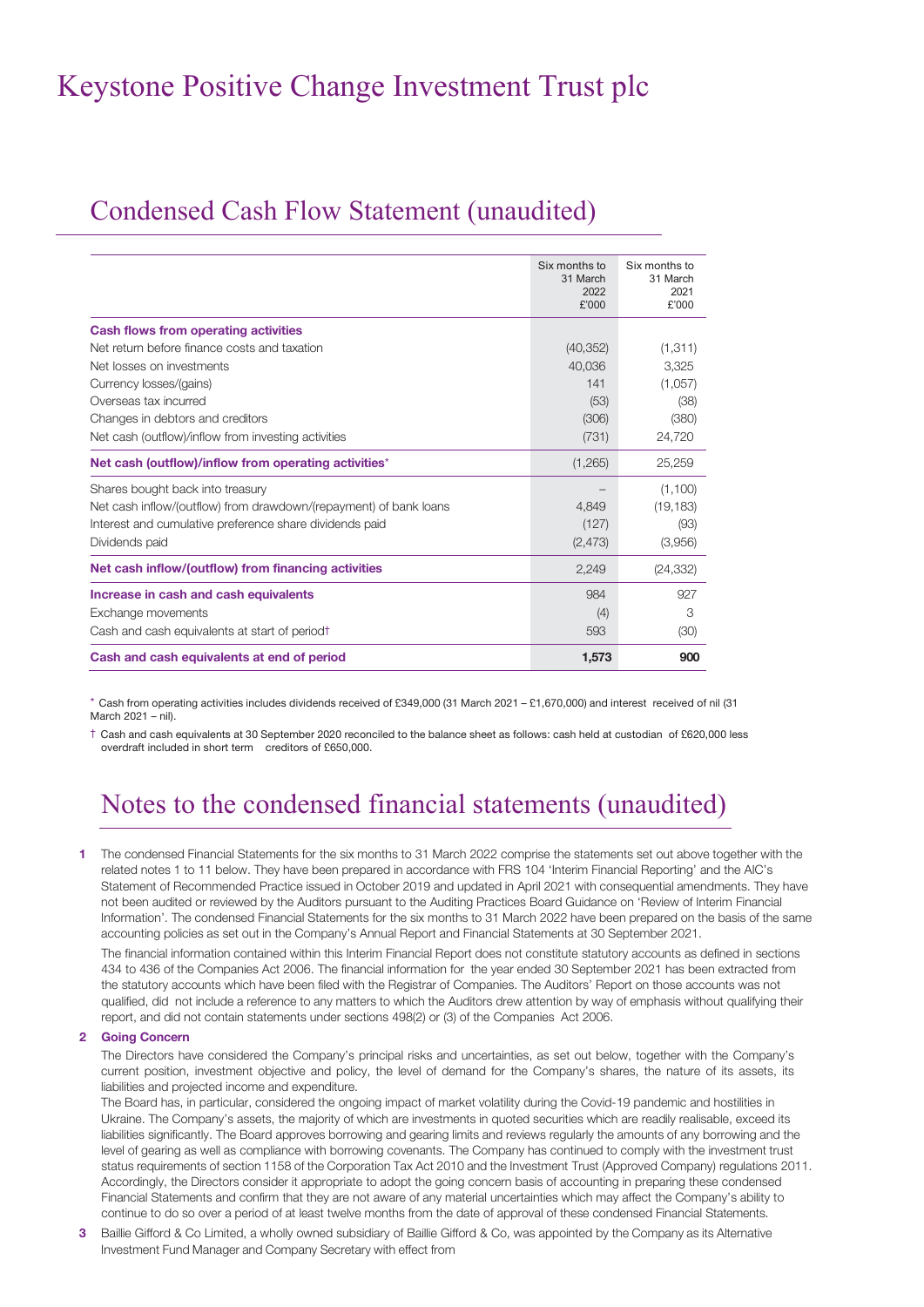11 February 2021. Baillie Gifford & Co Limited has delegated the investment management services to Baillie Gifford & Co. The Management Agreement can be terminated on three months' notice. The annual management fee is 0.70% on the first £100 million of market capitalisation, 0.65% on the next £150 million of market capitalisation and 0.55% on the remaining market capitalisation. Management fees are calculated and payable on a quarterly basis. Market capitalisation is calculated using middle market quotations derived from the Stock Exchange Daily Official List and the weighted average number of shares in issue during the quarter. The Managers waived the first six months' fee following the transfer

of the mandate from Invesco to Baillie Gifford & Co Limited.

Invesco Fund Managers Limited received a management fee in respect of each of the quarterly periods ending on 31 March, 30 June, 30 September and 31 December each year of 0.1125% calculated on the average value of the market capitalisation of the Company's shares for the ten business days ending on the relevant quarter end date. The final fee payable by the Company to Invesco Fund Managers Limited was for the period from 1 January to 7 March 2021.

| 4 | Net return per<br>ordinary share                           | Six months to 31 March<br>2022<br>£'000 | Six months to 31 March<br>2021<br>£'000 | Year to 30 September<br>2021<br>(audited)<br>£'000 |
|---|------------------------------------------------------------|-----------------------------------------|-----------------------------------------|----------------------------------------------------|
|   | Revenue return on<br>ordinary activities after<br>taxation | 109                                     | 1.349                                   | 1,605                                              |
|   | Capital return on<br>ordinary activities after<br>taxation | (40, 715)                               | (2,784)                                 | 30,609                                             |
|   | <b>Total net return</b>                                    | (40,606)                                | (1,435)                                 | 32,214                                             |
|   | Weighted average<br>number of ordinary<br>shares in issue  | 61,815,632                              | 61,877,555                              | 61,846,509                                         |

The net return per ordinary share figures are based on the above totals of revenue and capital and the weighted average number of ordinary shares in issue (excluding treasury shares) during each period.

There are no dilutive or potentially dilutive shares in issue.

| <b>Dividends</b>                                                                          | Six months to 31 March<br>2022<br>£'000 | Six months to 31 March<br>2021<br>£'000 | Year to 30 September<br>2021<br>(audited)<br>£'000 |
|-------------------------------------------------------------------------------------------|-----------------------------------------|-----------------------------------------|----------------------------------------------------|
| Amounts recognised as distributions in the period:                                        |                                         |                                         |                                                    |
| Fourth interim of 4.0p<br>paid December                                                   | 2,473                                   | 2,473                                   | 2,473                                              |
| First interim of 2.4p<br>paid March                                                       |                                         | 1,483                                   | 1,483                                              |
| Second interim of 2.4p<br>paid June                                                       |                                         |                                         | 1,483                                              |
| Third interim of 2.4p<br>paid September                                                   |                                         |                                         | 1,483                                              |
|                                                                                           | 2,473                                   | 3,956                                   | 6,922                                              |
| Amounts paid and payable in respect of the period:<br>First interim of 2.4p<br>paid March |                                         | 1,483                                   | 1,483                                              |
| Second interim of 2.4p<br>paid June                                                       |                                         | 1,483                                   | 1,483                                              |
| Third interim of 2.4p<br>paid September                                                   |                                         |                                         | 1,483                                              |
| Fourth interim of 4.0p<br>paid December                                                   |                                         |                                         | 2,473                                              |
|                                                                                           |                                         | 2,966                                   | 6,922                                              |

At the Company's Annual General Meeting held on 9 February 2022, shareholders approved a change of Dividend Policy, such that the Company will no longer pay four quarterly interim dividends. A single final dividend will be paid following the Company's financial year end, being the amount sufficient to maintain the Company's investment trust status.

#### **6 Fair Value Hierarchy**

**5**

The Company's investments are financial assets held at fair value through profit or loss. The fair value hierarchy used to analyse the basis on which the fair values of financial instruments held at fair value through profit or loss are measured is described below. The levels are determined by the lowest

(that is the least reliable or least independently observable) level of input that is significant to the fair value measurement for the individual investment in its entirety.

Level 1 – using unadjusted quoted prices for identical instruments in an active market;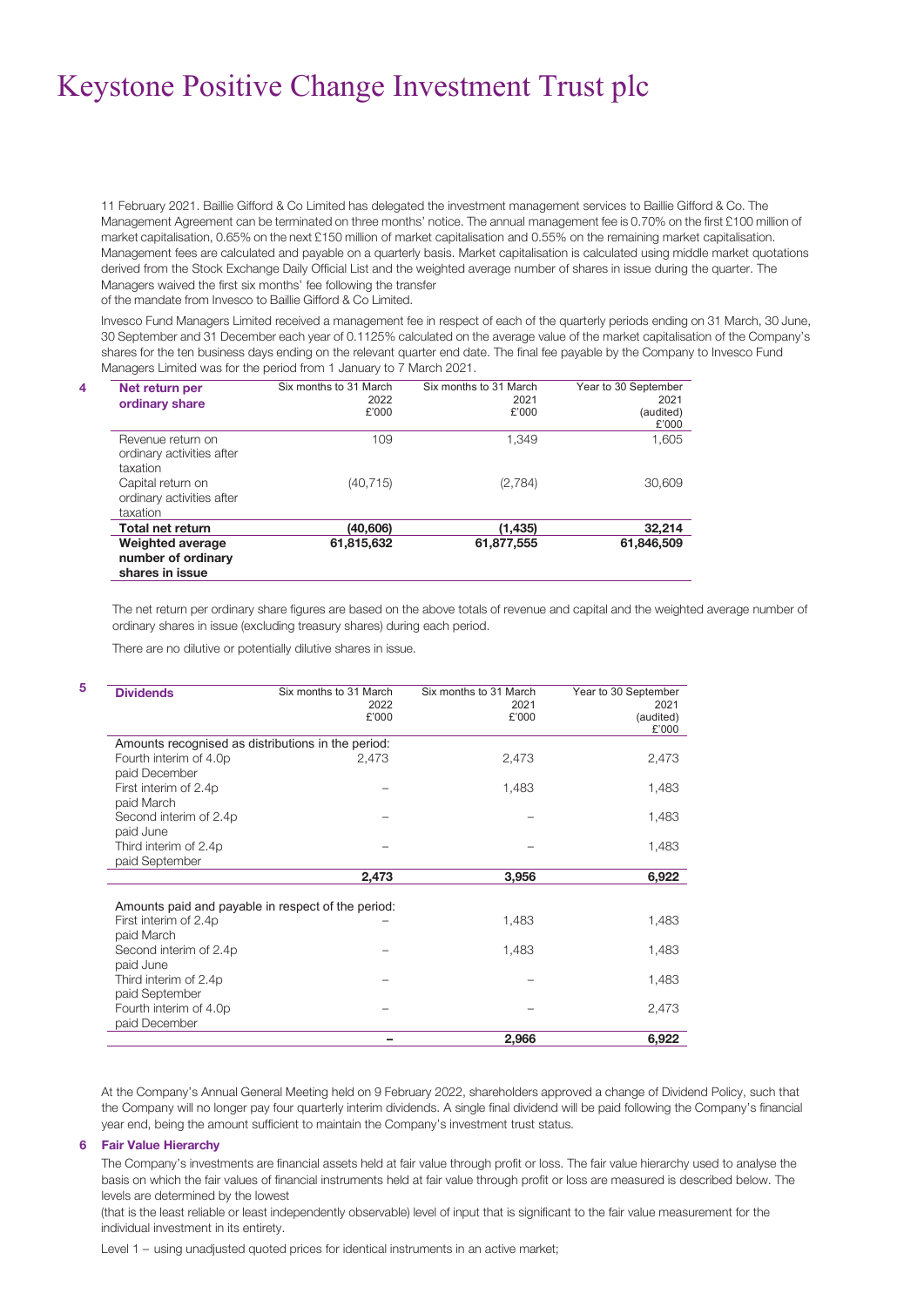Level 2 – using inputs, other than quoted prices included within Level 1, that are directly or indirectly observable (based on market data); and

Level 3 – using inputs that are unobservable (for which market data is unavailable).

An analysis of the Company's financial asset investments based on the fair value hierarchy described above is shown below.

Investments held at fair value through profit or loss

| As at 31 March 2022               | l evel 1<br>£'000        | Level 2<br>£'000         | level 3<br>£'000 | Total<br>£'000 |
|-----------------------------------|--------------------------|--------------------------|------------------|----------------|
| Listed equities                   | 179.313                  | $\overline{\phantom{a}}$ | $\sim$           | 179,313        |
| Unlisted equities                 | $\overline{\phantom{a}}$ |                          | 5.935            | 5,935          |
| Total financial asset investments | 179.313                  |                          | 5.935            | 185,248        |

|                                   | l evel 1                 | evel 2                   | l evel 3          | Total   |
|-----------------------------------|--------------------------|--------------------------|-------------------|---------|
| As at 30 September 2021 (audited) | £'000                    | £'000                    | £'000             | £'000   |
| Listed equities                   | 219.818                  | $\overline{\phantom{a}}$ | $\hspace{0.05cm}$ | 219,818 |
| Unlisted eauities                 | $\overline{\phantom{a}}$ | $\overline{\phantom{a}}$ | 4.646             | 4,646   |
| Total financial asset investments | 219,818                  | $\overline{\phantom{a}}$ | 4.646             | 224.464 |
|                                   |                          |                          |                   |         |

The fair value of listed security investments is bid price or, in the case of FTSE 100 constituents and holdings on certain recognised overseas exchanges, last traded price. Listed Investments are categorised as Level 1 if they are valued using unadjusted quoted prices for identical instruments in an active market and as Level 2 if they do not meet all these criteria but are, nonetheless, valued using market data. Unlisted investments are valued at fair value by the Directors following a detailed review and appropriate challenge of the valuations proposed by the Managers. The Managers' unlisted investment policy applies methodologies consistent with the International Private Equity and Venture Capital Valuation guidelines ('IPEV'). These methodologies can be categorised as follows: (a) market approach (multiples, industry valuation benchmarks and available market prices); (b) income approach (discounted cash flows); and (c) replacement cost approach (net assets). The Company's holdings in unlisted investments are categorised as Level 3 as unobservable data is a significant input to their fair value measurements.

**7** During the year to 30 September 2021 the Company's £40 million committed revolving credit facility with The Bank of New York Mellon (International) Limited, London Branch, was repaid and expired and a 3 year £25 million multicurrency unsecured floating rate facility with Royal Bank of Scotland International Limited was arranged. At 31 March 2022 drawings were as follows: US\$10.0 million at an interest rate of 1.76086% and £7.5 million at an interest rate of 1.25%+ SONIA, both maturing in June 2022 (30 September 2021 – US\$6.9 million and £5 million maturing in December 2021).

#### **8 Creditors: amounts falling due after more than one year**

Long term creditors consist of 250,000 5% cumulative preference shares of £1 each. The preference shares dividend is paid biannually, in March and September.

| Share Capital: allotted, called up           | At 31 March 2022 |       | At 30 September 2021<br>(audited) |       |
|----------------------------------------------|------------------|-------|-----------------------------------|-------|
| and fully paid                               | Number           | £'000 | Number                            | £'000 |
| Ordinary shares of 10p each in issue         | 61,815,632       | 6.182 | 61.815.632                        | 6.182 |
| Ordinary shares of 10p each held in treasury | 5,778,363        | 578   | 5.778.363                         | 578   |
|                                              | 67,593,995       | 6.760 | 67,593,995                        | 6.760 |

In the six months to 31 March 2022, the Company transacted no buybacks (six months to 31 March 2021 – 423,735 shares bought back at a total cost of £1,100,000).

At 31 March 2022 the Company had authority to buy back 9,266,163 ordinary shares on an ad hoc basis as well as a general authority to issue shares and an authority to issue shares or sell shares from treasury on a non pre-emptive basis up to an aggregate nominal amount of £618,156. In accordance with authorities granted at the last Annual General Meeting in February 2022, buy-backs will only be made at a discount to net asset value and the Board has authorised use of the issuance authorities to issue new shares or sell shares from treasury at a premium to net asset value, in both cases in order to enhance the net asset value per share for existing shareholders and improve the liquidity of the Company's shares.

**10** During the period, transaction costs on purchases amounted to £2,000 (year to 30 September 2021 – £137,000) and transaction costs on sales amounted to £2,000 (year to 30 September 2021 – £226,000). Total transaction costs amounted to £4,000 (year to 30 September 2021 – £363,000).

#### **11 Related Party Transactions**

There have been no transactions with related parties during the first six months of the current financial year that have materially affected the financial position or the performance of the Company during that period and there have been no changes in the related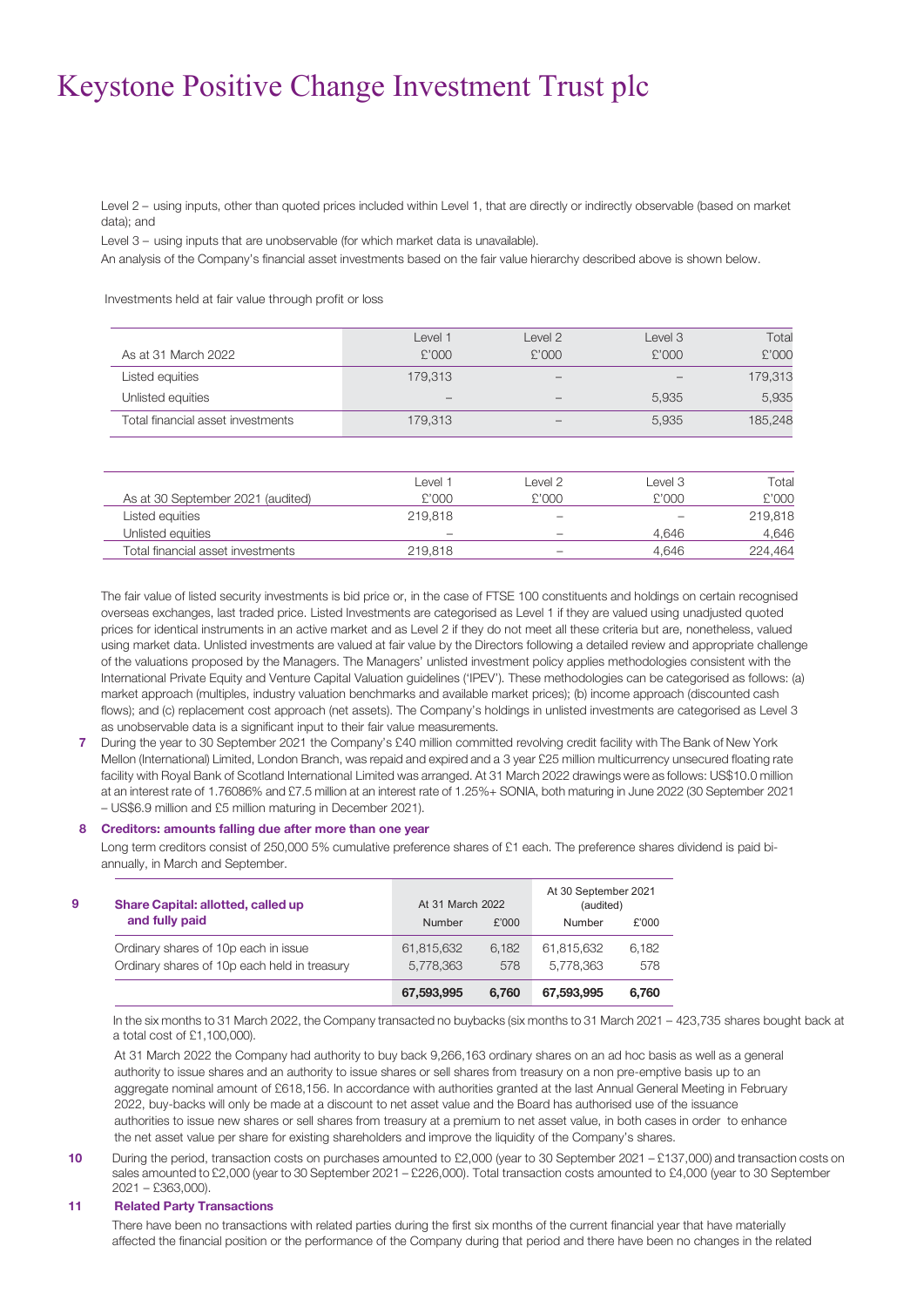party transactions described in the last Annual Report and Financial Statements that could have had such an effect on the Company during that period.

None of the views expressed in this document should be construed as advice to buy or sell a particular investment.

### Principal Risks and Uncertainties

The principal risks facing the Company are:

the risk that the Company's strategy and business model are unsuccessful in achieving its investment objective; discount/premium risk; financial risk; gearing risk; operational risk and custody and depositary risk; political and associated economic risk; and regulatory risk. An explanation of these risks and how they are managed is set out on pages 21 and 22 of the Company's Annual Report and Financial Statements for the year to 30 September 2021 which is available on the Company's website: keystonepositivechange.com‡. The principal risks and uncertainties have not changed materially since the date of that report.

‡ Neither the contents of the Managers' website nor the contents of any website accessible from hyperlinks on the Managers' website (or any other website) is incorporated into, or forms part of, this announcement.

None of the views expressed in this document should be construed as advice to buy or sell a particular investment.

The Interim Financial Report will be available on the Company's page of the Managers' websit[e keystonepositivechange.com‡](http://www.bgukgrowthfund.com/) on or around 12 May 2022.

### Third Party Data Provider Disclaimer

No third party data provider ('Provider') makes any warranty, express or implied, as to the accuracy, completeness or timeliness of the data contained herewith nor as to the results to be obtained by recipients of the data. No Provider shall in any way be liable to any recipient of the data for any inaccuracies, errors or omissions in the index data included in this document, regardless of cause, or for any damages (whether direct or indirect) resulting therefrom.

No Provider has any obligation to update, modify or amend the data or to otherwise notify a recipient thereof in the event that any matter stated herein changes or subsequently becomes inaccurate.

Without limiting the foregoing, no Provider shall have any liability whatsoever to you, whether in contract (including under an indemnity), in tort (including negligence), under a warranty, under statute or otherwise, in respect of any loss or damage suffered by you as a result of or in connection with any opinions, recommendations, forecasts, judgements, or any other conclusions, or any course of action determined, by you or any third party, whether or not based on the content, information or materials contained herein.

### MSCI Index Data

Source: MSCI. The MSCI information may only be used for your internal use, may not be reproduced or redisseminated in any form and may not be used as a basis for or a component of any financial instruments or products or indices. None of the MSCI information is intended to constitute investment advice or a recommendation to make (or refrain from making) any kind of investment decision and may not be relied on as such. Historical data and analysis should not be taken as an indication or guarantee of any future performance analysis, forecast or prediction. The MSCI information is provided on an 'as is' basis and the user of this information assumes the entire risk of any use made of this information. MSCI, each of its affiliates and each other person involved in or related to compiling, computing or creating any MSCI information (collectively, the 'MSCI Parties') expressly disclaims all warranties (including, without limitation, any warranties of originality, accuracy, completeness, timeliness, non-infringement, merchantability and fitness for a particular purpose) with respect to this information. Without limiting any of the foregoing, in no event shall any MSCI Party have any liability for any direct, indirect, special, incidental, punitive, consequential (including, without limitation, lost profits) or any other damages. (msci.com)

### FTSE Index Date

FTSE International Limited ('FTSE') © FTSE 2022. 'FTSE®' is a trade mark of the London Stock Exchange Group companies and is used by FTSE International Limited under licence. All rights in the FTSE indices and/or FTSE ratings vest in FTSE and/ or its licensors.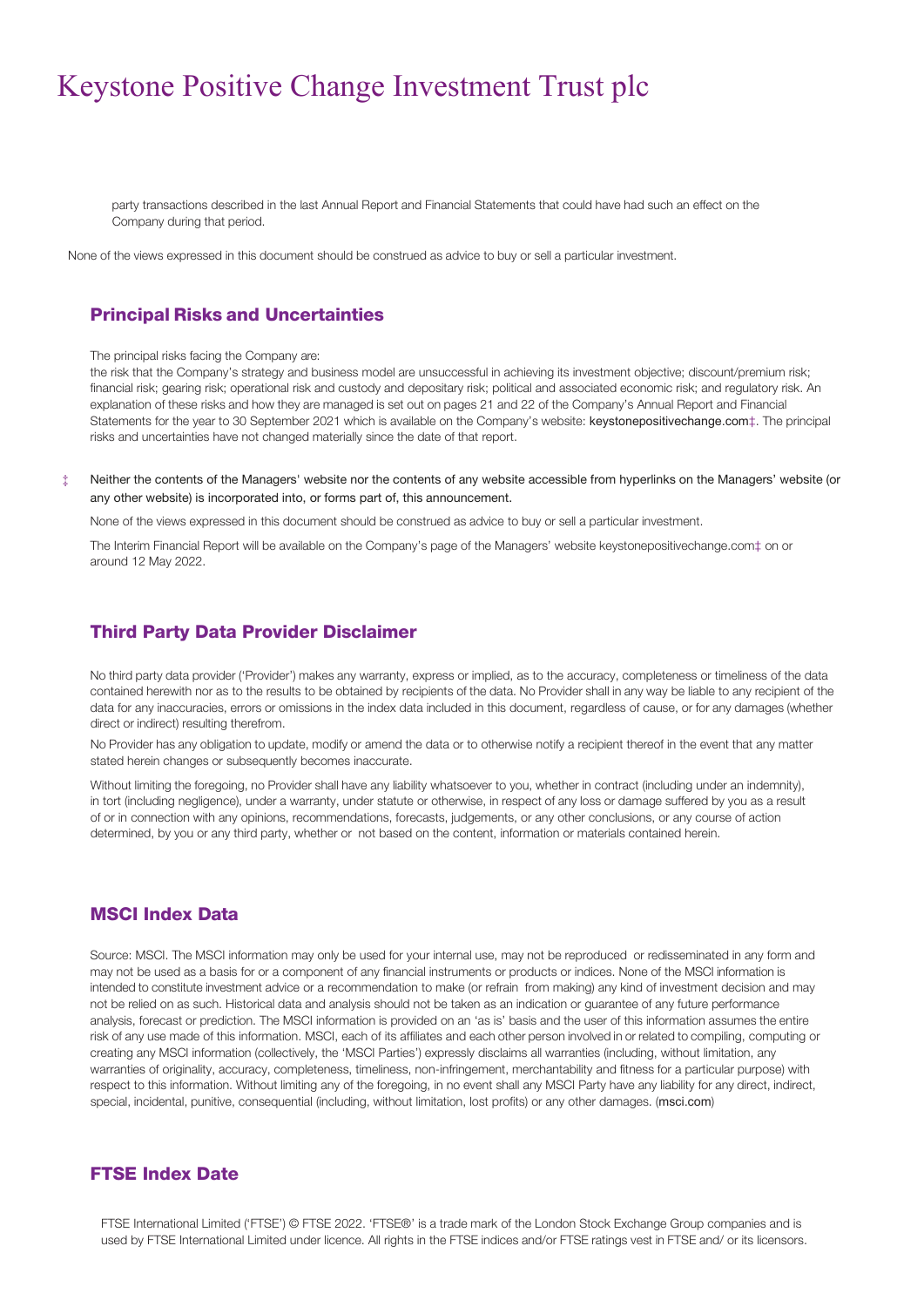Neither FTSE nor its licensors accept any liability for any errors or omissions in the FTSE indices and/or FTSE ratings or underlying data and no party may rely on any FTSE indices, ratings and/or underlying data contained in this communication. No further distribution of FTSE Data is permitted without FTSE's express written consent. FTSE does not promote, sponsor or endorse the content of this communication.

### Glossary of Terms and Alternative Performance Measures (APM)

#### **Total Assets**

The total value of all assets held less all liabilities (other than liabilities in the form of borrowings).

#### **Net Asset Value**

When a Company's borrowings are all short-term, flexible facilities, Net Asset Value (NAV) equates to shareholders' funds, being the value of all assets held less all liabilities (including borrowings). Per share amounts are calculated by dividing the relevant figure by the number of ordinary shares in issue (excluding shares held in treasury). For the current and prior period, the difference between borrowings at book value, borrowings at par and borrowings at market value is negligible and no reconciliation between NAV at book/ par value and NAV at fair value is provided, as the NAV per share is the same on both bases.

#### **Net Asset Value Per Share (APM)**

|                                                                                               |                         | At 31 March<br>2022        | At 30 September<br>2021<br>(audited) |
|-----------------------------------------------------------------------------------------------|-------------------------|----------------------------|--------------------------------------|
| Shareholders' funds (Net Asset Value)<br>Ordinary shares in issue (excluding treasury shares) | a<br>b                  | £171,438,000<br>61.815.632 | £214,517,000<br>61.815.632           |
| Net asset value per share                                                                     | $(a \div b \times 100)$ | 277.3p                     | 347.0p                               |

#### **Discount/Premium (APM)**

An investment trust's share price is rarely the same as its NAV. When the share price is lower than the NAV per share it is said to be trading at a discount. The size of the discount is calculated by subtracting the share price from the NAV per share and is usually expressed as a percentage of the NAV per share. If the share price is higher than the NAV per share, this situation is called a premium.

#### **Net Liquid Assets**

Net liquid assets comprises current assets less current liabilities excluding borrowings.

#### **Total Return (APM)**

The total return is the return to shareholders after reinvesting the net dividend on the date that the share price goes ex-dividend. In periods where no dividend is paid, the total return equates to the capital return.

|                                         |                  | 31 March<br>2022<br><b>NAV</b> | 31 March<br>2022<br>Share price | 30 September<br>2021<br><b>NAV</b> | 30 September<br>2021<br>Share price |
|-----------------------------------------|------------------|--------------------------------|---------------------------------|------------------------------------|-------------------------------------|
| Closing NAV/price per share             | a                | 277.3p                         | 248.0p                          | 347.0p                             | 344.0p                              |
| Dividend adjustment factor*             | b                | 1.0123                         | 1.0124                          | 1.0338                             | 1.0360                              |
| Adjusted closing NAV/price per<br>share | $c = a \times b$ | 280.7p                         | 251.1p                          | 358.7p                             | 356.4p                              |
| Opening NAV/price per share             | d                | 347.0 <sub>p</sub>             | 344.0 <sub>p</sub>              | 305.8 <sub>p</sub>                 | 253.0p                              |
| <b>Total return</b>                     | $(c \div d) - 1$ | $(19.1\%)$                     | $(27.0\%)$                      | 17.3%                              | 40.9%                               |

The dividend adjustment factor is calculated on the assumption that the dividends paid by the Company during the period were reinvested into shares of the Company at the cum income NAV/share price at the relevant ex-dividend date.

#### **Gearing (APM)**

At its simplest, gearing is borrowing. Just like any other public company, an investment trust can borrow money to invest in additional investments for its portfolio. The effect of the borrowing on the shareholders' assets is called 'gearing'. If the Company's assets grow, the shareholders' assets grow proportionately more because the debt remains the same. But if the value of the Company's assets falls, the situation is reversed. Gearing can therefore enhance performance in rising markets but can adversely impact performance in falling markets.

Gross gearing, also referred to as potential gearing is the Company's borrowings expressed as a percentage of shareholders' funds (a ÷ c in the table below).

Net gearing, also referred to as invested gearing is borrowings at book value less cash and cash equivalents (any certificates of deposit are not deducted) and brokers' balances expressed as a percentage of shareholders' funds (b ÷ c in the table below).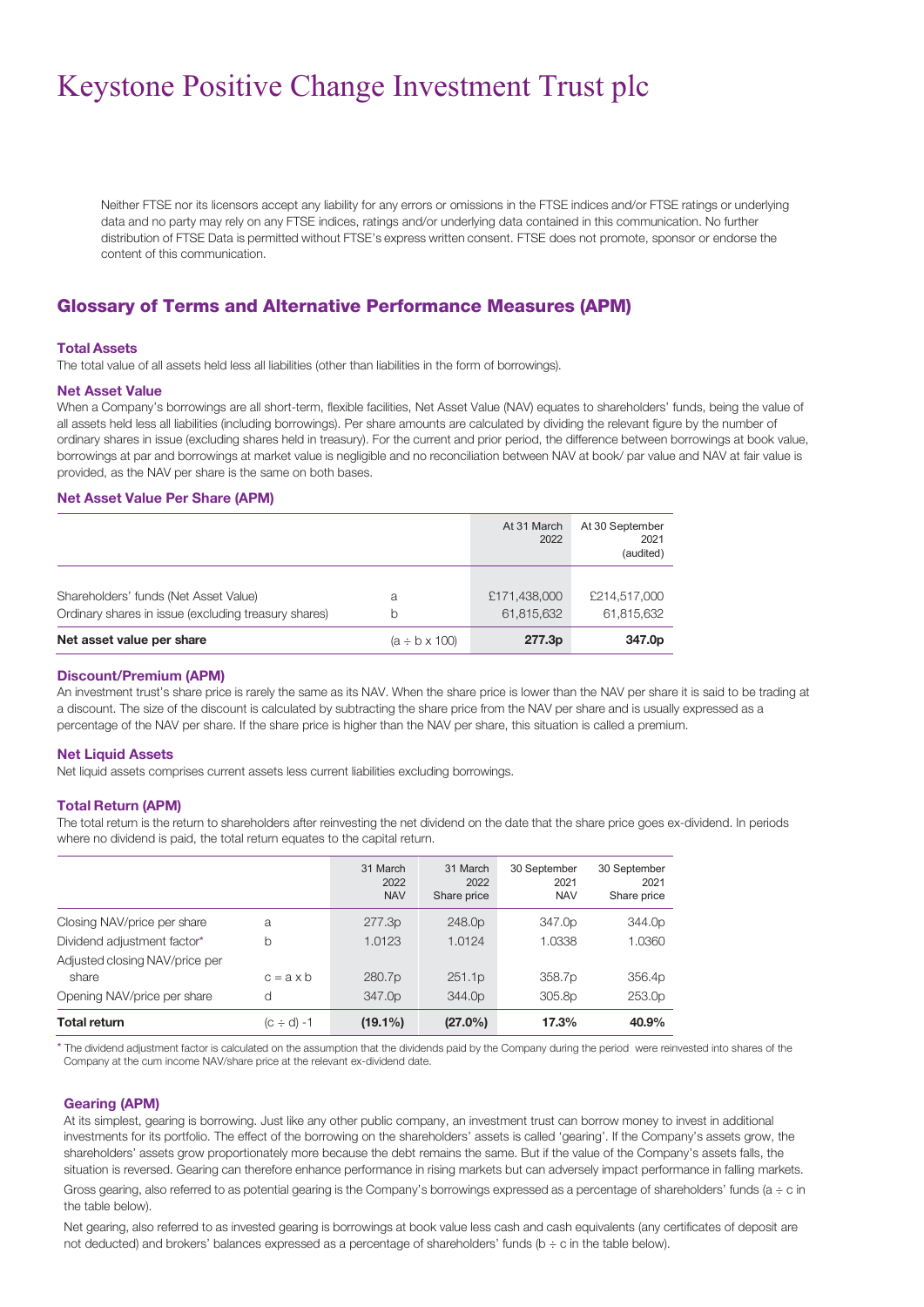|                                          |            | 31 March<br>2022 | 30 September<br>2021 |
|------------------------------------------|------------|------------------|----------------------|
| <b>Borrowings (at book cost)</b>         | a          | £15,350,000      | £10,364,000          |
| Less: cash and cash equivalents          |            | (E1, 573,000)    | (E593,000)           |
| Less: sales for subsequent settlement    |            |                  |                      |
| Add: purchases for subsequent settlement |            | £89,000          |                      |
| Adjusted borrowings                      | b          | £13,866,000      | £9,771,000           |
| Shareholders' funds                      | C          | £171,438,000     | £214,517,000         |
| Gross gearing                            | $a \div c$ | 9.0%             | 4.8%                 |
| Net gearing                              | $b \div c$ | 8.1%             | 4.6%                 |

#### **Active Share (APM)**

Active share, a measure of how actively a portfolio is managed, is the percentage of the portfolio that differs from its comparative index. It is calculated by deducting from 100 the percentage of the portfolio that overlaps with the comparative index. An active share of 100 indicates no overlap with the index and an active share of zero indicates a portfolio that tracks the index.

#### **Treasury Shares**

The Company has the authority to make market purchases of its ordinary shares for retention as treasury shares for future reissue, resale, transfer, or for cancellation. Treasury shares do not receive distributions and the Company is not entitled to exercise the voting rights attaching to them.

#### **Unlisted (Private) Company**

An unlisted or private company means a company whose shares are not available to the general public for trading and are not listed on a stock exchange.

### Sustainable Finance Disclosure Regulation ('SFDR')

The EU Sustainable Finance Disclosure Regulation ('SFDR') does not have direct impact in the UK following Brexit. However, it applies to third-country products marketed in the EU. As Keystone Positive Change Investment Trust plc is marketed in the EU by the AIFM, BG & Co Limited, via the National Private Placement Regime (NPPR), the following disclosures have been provided to comply with the high-level requirements of SFDR.

The AIFM has adopted Baillie Gifford & Co's Governance and Sustainable Principles and Guidelines as its policy on integration of sustainability risks in investment decisions.

Detail on the Investment Manager's approach to sustainability can be found in the Governance and Sustainability Principles and Guidelines document, available publicly on the Baillie Gifford website (bailliegifford.com/en/uk/about-us/literature-library/corporategovernance/governance-sustainability-principles-and-guidelines/).

Keystone Positive Change Investment Trust plc has sustainable investment as its objective while seeking capital growth over the long term. Pursuant to Article 9 of the Sustainable Finance Disclosure Regulation, it aims to invest in companies whose products, behaviour and/or services make a positive impact.

No index has been designated as a reference sustainable benchmark against which the product can be measured to determine if it is meeting its sustainable investment objective. However, Baillie Gifford & Co has developed a robust approach using its in-depth knowledge of companies to measure the impact of sustainable investments. A positive change impact report is published annually and is publicly available on the Baillie Gifford website. This report shows how each company in the portfolio is delivering positive change through its products and services. Key metrics for each individual company in relation to the contribution made by their products and services to the four impact themes and their contribution to the Sustainable Development Goals are included in the report.

The Regulatory Technical Standards ('RTS') under SFDR which specify the details of the content and presentation of information regarding the transparency of the promotion of environmental and/or social characteristics or sustainable investments in the Company's financial reports are not yet in force. However, the Company believes the disclosures above comply with the principles-based Level 1 requirements under SFDR.

#### **Taxonomy Regulation**

The Taxonomy Regulation establishes an EU-wide framework or criteria for environmentally sustainable economic activities in respect of six environmental objectives. It builds on the disclosure requirements under SFDR by introducing additional disclosure obligations in respect of AIFs that invest in an economic activity that contributes to an environmental objective.

The Company invests predominantly in shares of companies whose products or services make a positive social or environmental impact. A portion of these investments are in economic activities that contribute to the environmental objectives of climate change mitigation and climate change adaptation and as such may be eligible to be assessed for Taxonomy alignment. The 'do no significant harm' principle applies only to those investments underlying the Company that take into account the criteria for environmentally sustainable economic activities. The investments underlying the remaining portion of the Company do not take into account the EU criteria for environmentally